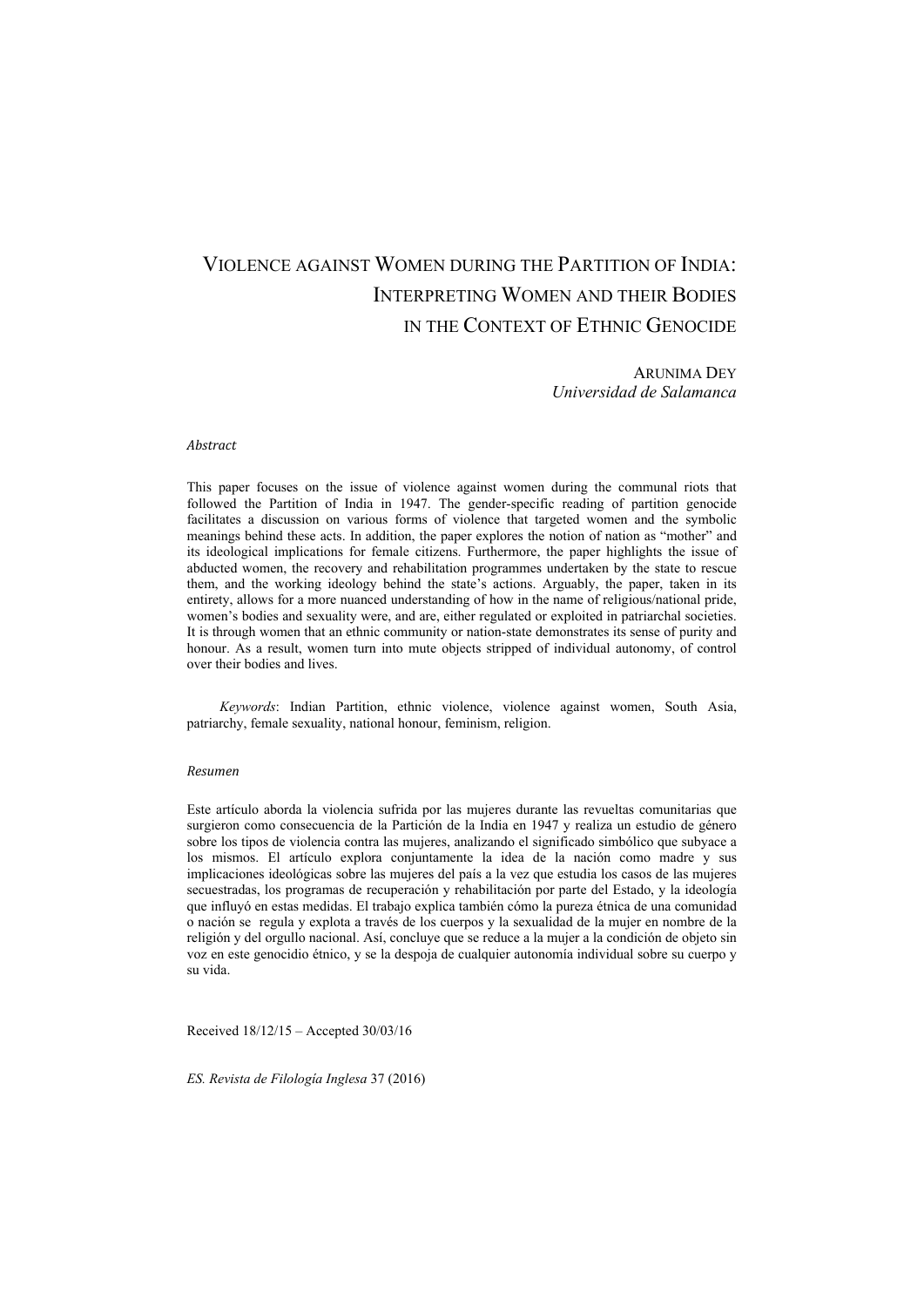*Palabras clave*: Partición de la India, violencia étnica, violencia contra la mujer, Sudeste asiático, patriarcado, sexualidad femenina, honor nacional, feminismo, religión.

After more than two hundred years of British colonisation, India attained its independence on 15 August 1947. However, the euphoria of finally attaining freedom after years of struggle was quickly dismantled when this independence was accompanied by the partition of the Indian Subcontinent into East and West Pakistan and India. The splitting of the country is considered by many as the last, departing blow of the British towards the Indians. However, reasons behind the partition were varied and complex. Out of the several factors that can explain this watershed moment in South Asian history, this paper focuses on the issue of *gendered violence* in the communal riots that took place during the partition. This ethnic genocide witnessed two kinds of gender-based violence. Firstly, the violence inflicted on women by men of the opposite religious group that involved kidnapping, rape, and mutilation of the genitalia or public humiliation. The supposed aim of this kind of violence was to abase the men of the rival religion to which the women belonged. A second form of violence against women included the violence inflicted on women by their own family members. This could vary from honour killings to the insistence of male kin that their mothers, daughters, or wives commit suicide in order to safeguard the purity and chastity of the community. Both forms of violence substantiate the claim that women were not treated as humans but rather as markers of communal and national pride. Primary sources of my paper are various womencentric studies undertaken by Indian feminist socio-historians such as Kamla Basin, Ritu Menon, and Urvashi Butalia, who have written extensively on partition violence. Basin, Menon, and Butalia (among other scholars) argue that the primary motive behind violence against women was familial, national, and religious honour. By applying this feminist approach to the Indian partition, my attempt here will be to identify and decipher the operative ideology behind gendered violence during the religious massacres that occurred in the aftermath of partition. Moreover, I will briefly discuss the recovery and rehabilitation programmes undertaken by the governments of India and Pakistan to bring back the abducted women from both sides of the border. The ideology behind this rescue mission was not simply to bring justice to the victims but also to return the women to where they rightfully belonged, i.e. with male kin of the same religion.

The Radcliffe Award, the name given to the borders drawn to divide India to create Pakistan, affected regions that had around 100 million inhabitants. The state of Punjab on the northwest and Bengal on the east were split to create West and East Pakistan respectively. The partition of India saw one of the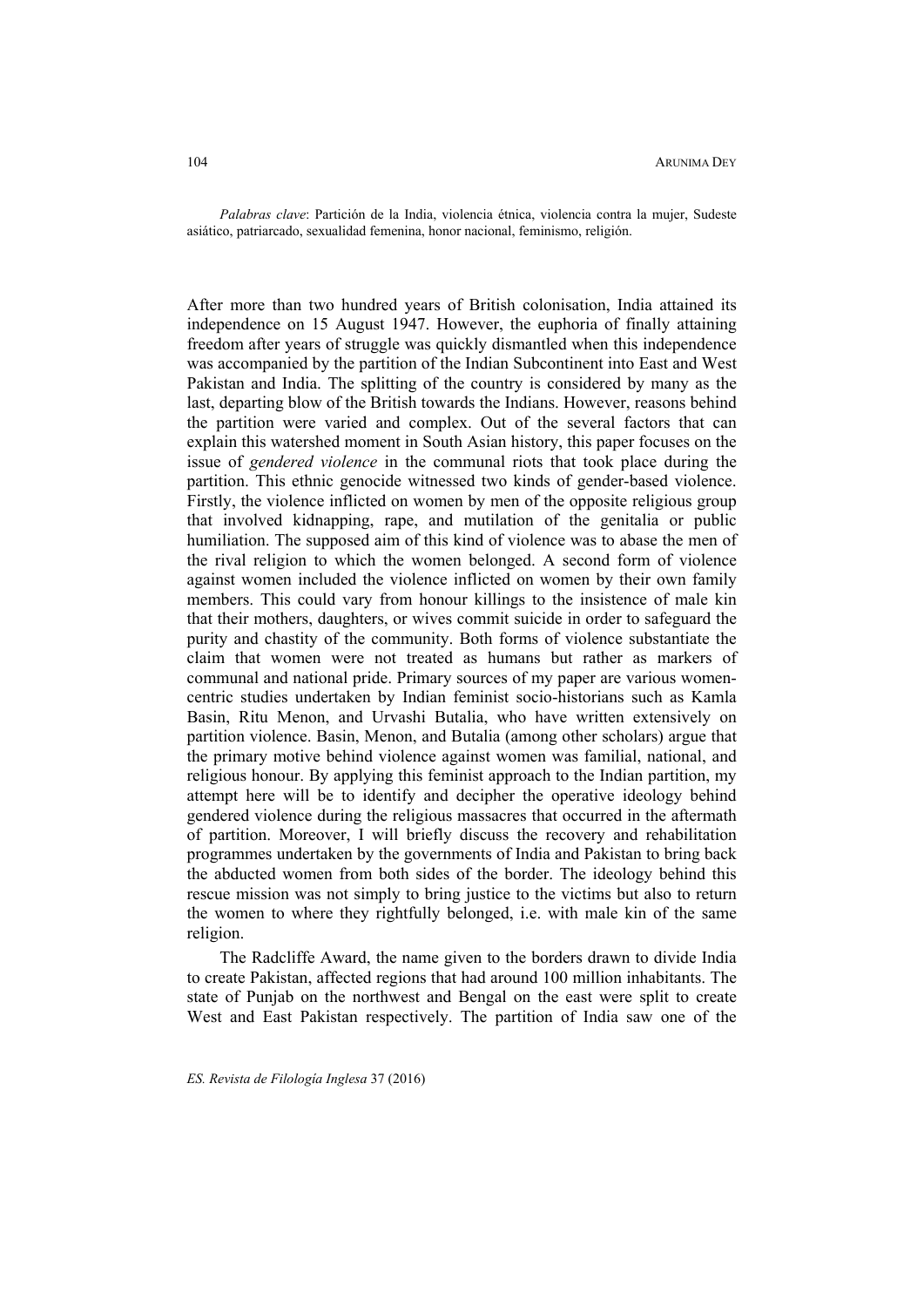biggest migrations in history. Menon and Bhasin claim that approximately eight to ten million had crossed borders with a death toll of 500,000 to 1,000,000 lives (1998: 35). While Butalia writes in *The Other Side of Silence: Voices from the Partition of India* (1998: 76, 3) that twelve million people migrated and that death counts varied between 200,000 to two million people, it is commonly agreed upon that over a million lost their lives during the exodus. The official history of partition abounds with similar figures and statistics, but after nearly seventy years of independence, there undoubtedly still remain certain aspects that are usually left out of the grand narrative and which can only be found in memoirs and partition fiction. One of them is the aspect of nostalgia; the loss of homeland for millions who were violently uprooted and made to migrate to an unknown land that claimed to be their new country. Since the two countries divided citizens based on who was a Hindu/Sikh and who was a Muslim, all other aspects of one's identity such as culture, language, local customs, etc. were shrouded by religious megalomania. The homeless refugees lost not only their motherland, but friendships were broken, bonds were severed, and the idea of *home* itself was altered. The trauma caused by partition is described beautifully by author Ismat Chughtai in the following words:

> Those whose bodies were whole had hearts that were splintered. Families were torn apart . . . The bonds of human relationship were in tatters, and in the end many souls remained behind in  $H_1$ industan $<sup>1</sup>$ </sup> while their bodies started off for Pakistan. (qtd. in Bhalla 2007: 189)

Chughtai's statement views partition beyond facts, dates and numbers, and political events. It reflects the damaging effects of partition on the masses. Butalia states that the refugees' "experience of dislocation and trauma [that] shaped their lives . . . find[s] little reflection in written history" (1998: 9). Gradually, as stories and testimonials on personal experiences of partition as endured by the common people started to surface, we were given the opportunity to witness the partition of India through various lenses. However, upon attempting to investigate the situation of women and their role during this period of great ethnic turmoil, these inquiries were met with a stark void. It would be untrue to claim that women are entirely absent from partition history. However, we only see them in history books as numbers and as "objects of study, rather than as subjects" (Menon and Bhasin 1998: 11). Hence, it is crucial to engage in a gendered reading of partition because when one looks at the official/master narrative of this watershed moment, the silence enforced

<sup>&</sup>lt;sup>1</sup>Chughtai uses the term Hindustan for India.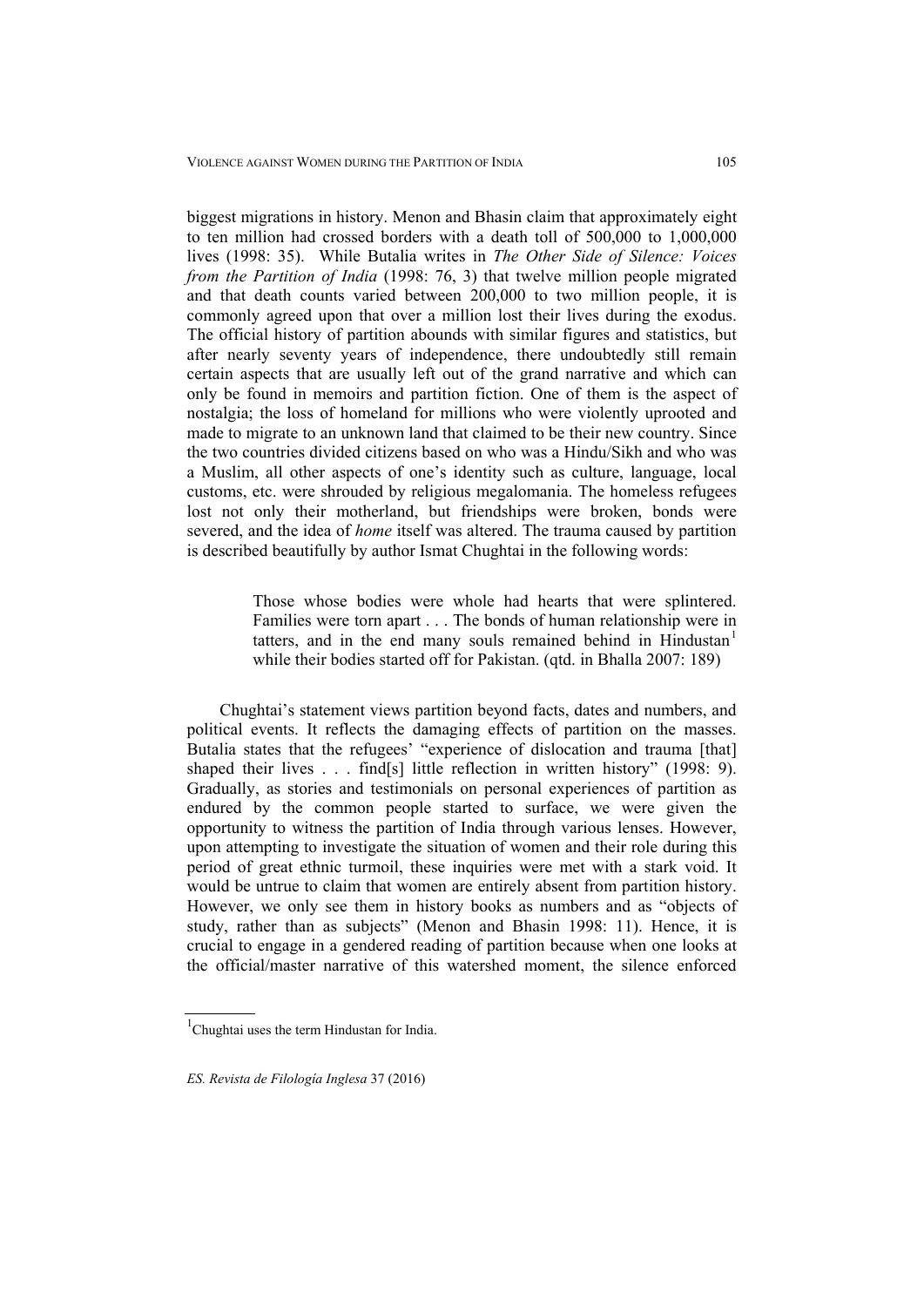upon women and their experiences is glaring. Women's absence as subjects of history is due to the fact that "they are presumed to be outside history because they are outside the public and the political, where history is made. Consequently, they have no part in it" (Menon 2004: 3). Over the last few decades, bringing forth various women-centric partition narratives into the historical retelling of partition has challenged this aspect. For instance, Butalia in her essay "Community, State and Gender: Some Reflections on the Partition of India" (1994: 128-129) cites a pamphlet by an activist group called Women Against Fundamentalism:

> I am a woman / I want to raise my voice / because communalism affects me / In every communal riot / my sisters are raped, my children are killed . . . / my world is destroyed/ and then / I am left to pick up the pieces . . . / It matters little if I am a Muslim, Hindu or Sikh / and yet I cannot help my sisters.

> Violence is almost always instigated by men, but its greatest impact is felt by women. In violent conflict, it is women who are raped, women who are widowed . . . in the name of national integrity and unity . . . We women will have no part of this madness, and we will suffer it no more . . . Those who see their manhood in taking up arms, can be the protectors of no one and nothing.

The pamphlet not only succinctly locates women within the framework of partition violence but also raises a strong voice against forcefully assigning roles to women as bearers of "national integrity and unity." Furthermore, in order to grasp the magnitude of violence against women, one must begin with looking at available facts and numbers. Menon and Bhasin in their book *Borders and Boundaries: Women in India's Partition* claim that the official number of abducted women stood at 50,000 for Muslim women kidnapped by Hindu and Sikh men on their way to Pakistan, while 33,000 Hindu and Sikh women were abducted as they attempted to migrate to India (1998: 70). Butalia in her book *The Other Side of Silence* gives similar numbers; she claims that a total of 75,000 women were abducted from both sides of the border (1998: 3). It is also very likely that the actual numbers might be a lot higher than the official estimate found in books and archives.

As stated previously, there were two forms of violence against women during partition. The first form was violence inflicted on women by men of the rival religious group. The most common ways in which this type of violence was manifested on female bodies included mutilation or branding of genitalia with religious symbols, ripping out their wombs, being paraded naked on the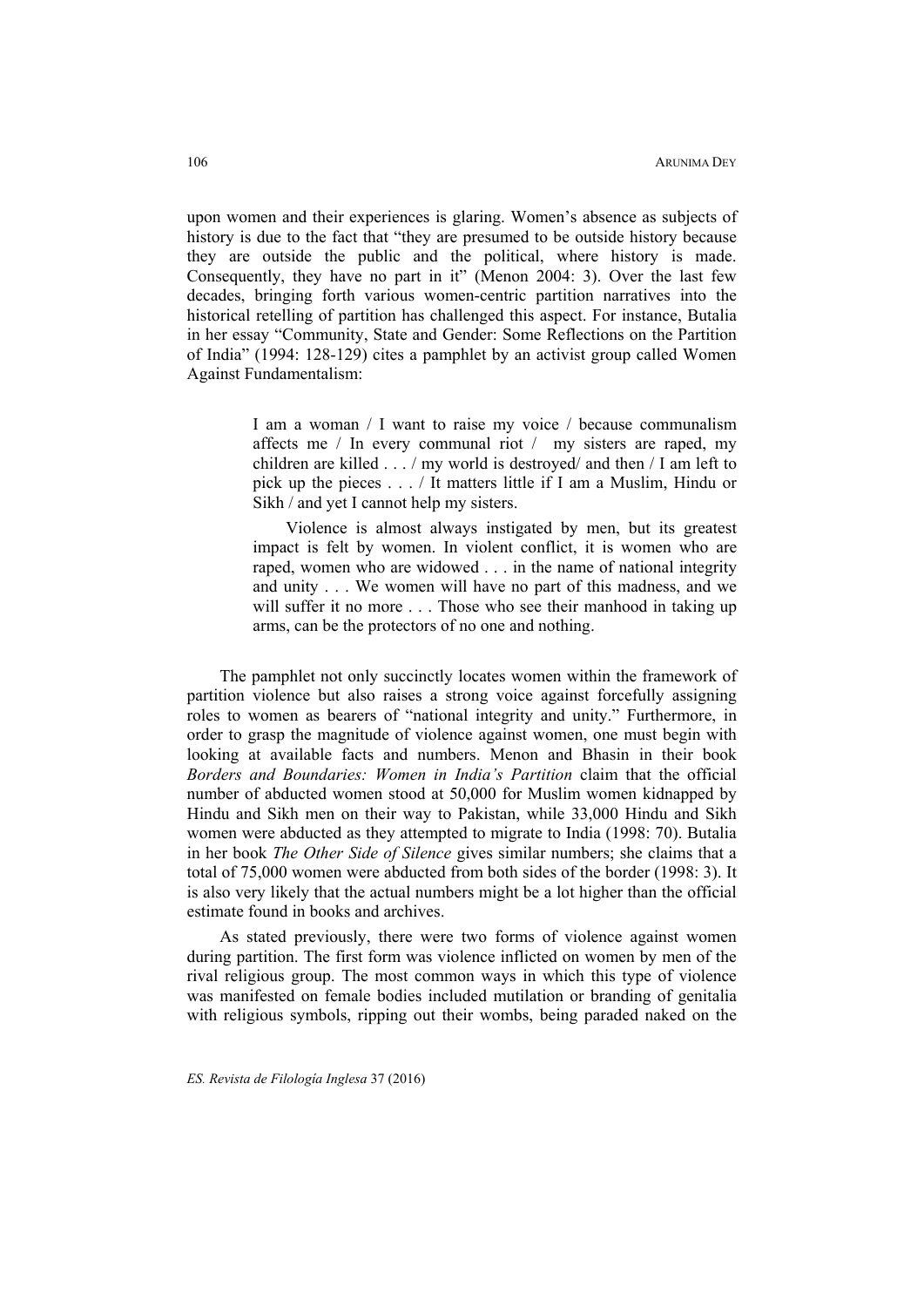streets or in places of religious worship, and finally, rape. Moreover, it must be asserted that every violent act served as a metaphor that was "an indicator of the place that women's sexuality occupie[d] in an all-male, patriarchal arrangement of gender relations, between and within religious or ethnic communities" (Menon and Bhasin 1998: 41). The violent acts on women's bodies were not targeted at them as individuals. In fact, women's mutilated and raped bodies were a way to send out a threat to the men of the religious group to which the women belonged. A woman's body became a site where one group tried to prove its religious supremacy over the other. Jisha Menon in *The Performance of Nationalism: India, Pakistan, and the Memory of Partition* explains the relevance of the female body in communal conflict. She states (2013: 121): "The female body served as the terrain through which to exchange dramatic acts of violence. The gendered violence of the Partition thus positioned women between symbolic abstraction and embodiment." Moreover, when one interprets the symbolic meanings behind various violent acts, one can claim that branding a woman's body with symbols of the other country or religious group implies that the woman has been tainted by the sinful religious Other. Branding becomes a permanent reminder for the woman, whose shame at losing her honour remains forever ingrained on her body. Also, the parading of naked women at places of worship is a double-edged attack; it is the simultaneous humiliation of one's religion and of women, who are meant to safeguard the purity of that religion. Amputating breasts, burning vaginas and ripping out wombs serve an even more sinister purpose. For Menon and Bhasin (1998: 44),

these acts "desexualise a woman and negate her as wife and mother; no longer a nurturer." In a culture that continues to see women as only fit to be mothers and caretakers in their husbands' households, amputating women's sexual organs essentially makes their very existence inconsequential.

Extending the notion that a woman's primary role is considered to be her role as mother, it can be asserted that the concept of motherhood is also intertwined with the idea of nation. In fact, one may note that India is commonly referred to as *Bharatmata* or Mother India. The country is seen as the *metaphorical mother* where the land is her body that has already been violated and severed by the creation of Pakistan. The women of India, or for that matter, women of any country, are seen as *literal mothers* who are responsible for bearing citizens of the country to ensure the continuity of national inheritance. Deniz Kandiyoti in her essay "Identity and Its Discontents: Women and the Nation" (1991: 1490) states that "[w]omen bear the burden of being 'mother of the nation' . . . as well as being those who reproduce the boundaries of ethnic/national groups, who transmit the culture and who are the privileged signifiers of national difference." Women's ideological position as markers of national and religious pride inversely assigns them a diminutive social role where their value is only limited to their functioning reproductive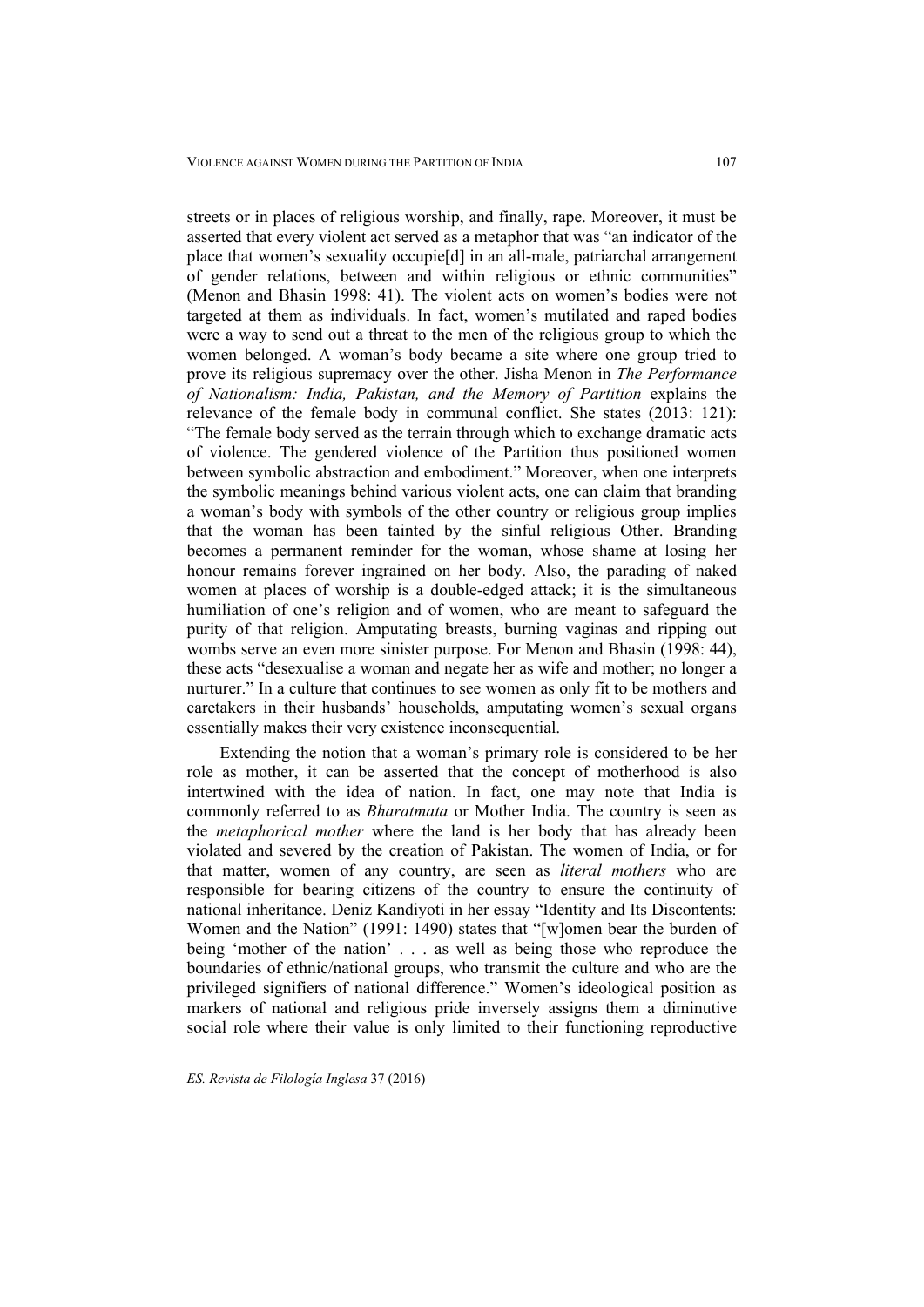organs that should be used and regulated as dictated by the patriarchal society. Hence, the portrayal of Mother India as a woman clad in a red sari serves a similar purpose within the nation building allegory. It can be said that Mother India is

> the inviolable essence of the nation in the making, and as such she is imagined as the cherished and venerable mother who presides over her home that is deemed as the last bastion of autonomy and authenticity in a world that has been made over by the work of empire and colonialism . . . Mother India is all too visible and conspicuous as the artistic labors of visual patriotism render her as a public woman for all woman to behold and revere. (Ramaswamy 2010: 75)

This explains how Mother India is a construct made by a postcolonial nation that firstly, creates an archetypal figure of a *good* Indian woman seen in direct opposition to the negative stereotype of Western women. Secondly, this metaphorical mother becomes a role model for all women of the country, reminding them of their primary purpose of bearing citizens for the motherland. The great Mother India is kept alive and strong by the actual mothers of India. For instance, it can be asserted that the nation itself masquerades as a family, and "the 'natural' subjugation of wife to husband . . . within the family is alleged to mirror, and hence make also 'natural,' the subjugation of women and other minorities within the national realm" (Kamau-Rutenberg 2008: 27). As motherhood becomes a matter of nationalist agenda, women are denied autonomous control of their bodies and reproductive organs.

If a nation is considered a mother, it automatically becomes the feminine within the male/female dichotomy. This gendering of nation legitimises the idea that nation as mother/woman needs to be protected by its (male) citizens from evil outsiders, thereby sanctioning communal wars. Nation as a feminine entity is a common trait of nationalist imagination. For instance, on 14 August 1947 –the day Pakistan declared its independence– *The Organiser,* a magazine owned by the Rashtriya Swayamsevak Sangh (an extreme right-wing Hindu political party), published a picture of Mother India. The illustration consisted of the map of India on which lay a woman with her right limb severed, symbolising the newly carved out Pakistan from the body of Mother India while Jawaharlal Nehru<sup>2</sup> loomed over the woman with a bloody knife in hand (Butalia, 1998: 189). A similar political illustration can be found in Sukeishi Kamra's *Bearing* 

<sup>2</sup> Jawaharlal Nehru (1889-1964) was the first Prime Minister of India and a prominent member of the Indian National Congress.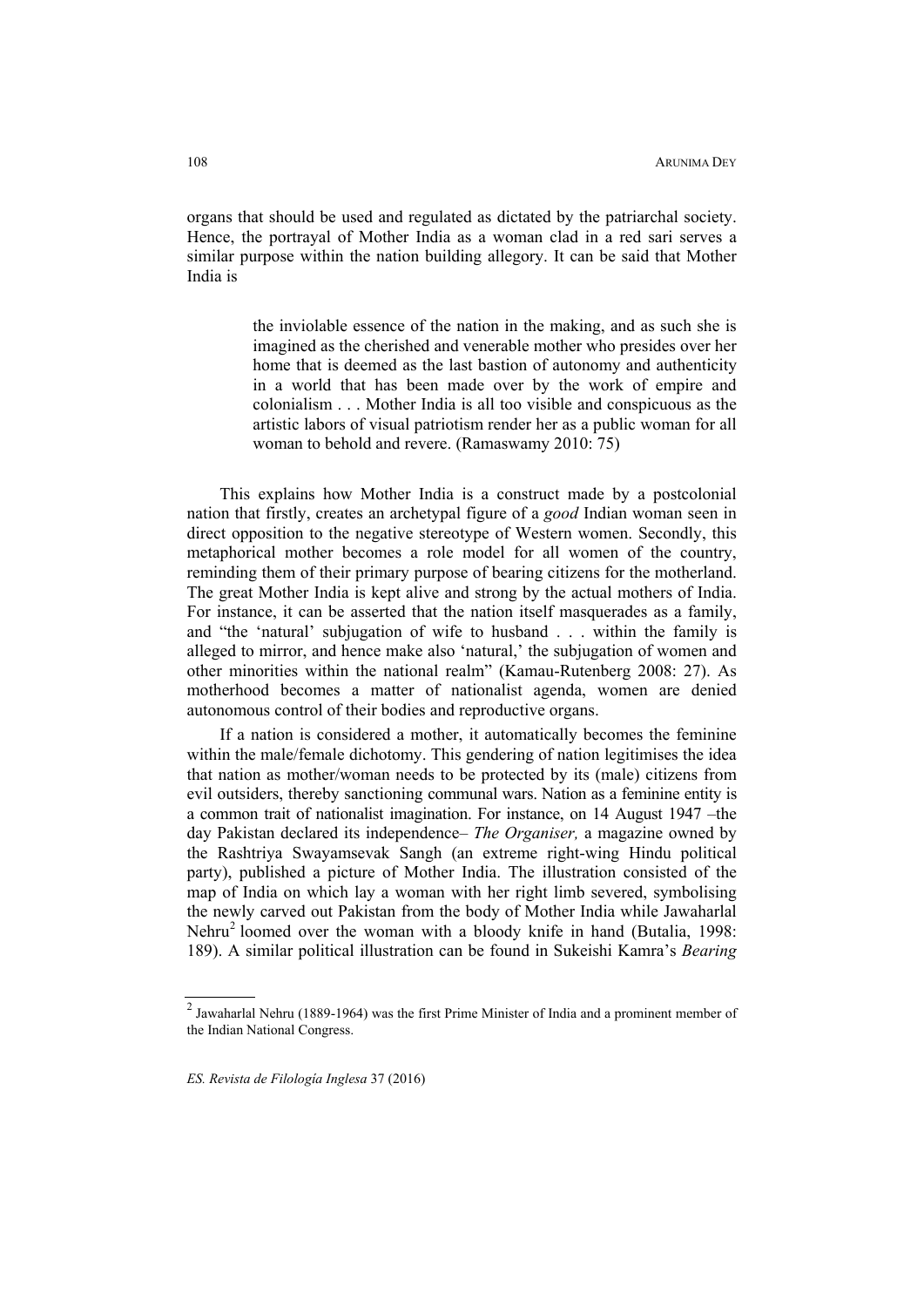*Witness: Partition, Independence, and the End of the Raj* (2002: 77), in which a woman is pictured inside of a magician's box, labelled Pakistan on one side and Hindustan on the other, and is being sawed in half by Nehru and Muhammad Ali Jinnah<sup>3</sup>. Hence, it can be said that the nation is imagined as a woman who has been mutilated by partition. This metaphorical mutilation finds repetition in multiple assaults on women's bodies in a literal sense. In this context, rape becomes the ultimate act of shaming a woman and, as an extension, the religious community to which she belongs. Furthermore, Shumona Dasgupta in her essay "The Extraordinary and the Everyday: Locating Violence in Women's Narratives of the Partition" (2015: 46) claims that violence against women was a way for the men to reclaim their masculinity. Dasgupta states:

> Partition was coded as a failure of the male nationalist to protect the political integrity of the nation, as well as the inability of Hindu and Sikh men to protect their women. This led to a very violent compensatory performance of . . . masculinity. Women were accommodated within the disciplinary parameters of a neo-nationalist discourse, only if they consented to be objects of violence.

Extending Dasgupta's argument, one can claim that women became "objects of violence," since their bodies were anchored to the ideology of religious and national honour. It can be said that "women's bodies represent[ed] the 'purity' of the nation and thus [were] guarded heavily by men, an attack on these bodies [became] an attack on nation's men" (Mayer 2000: 18). Hence, a woman's body needed to be protected from penetration by the religious Other because it would *soil* the woman.

Usually, rape and sexual assault were invariably followed by abduction of the victimised women. These abducted women typically became domestic servants and sex slaves. Many abducted women were sold into prostitution and some, in very rare instances, were married to their abductors and later claimed to be leading happy and respectable lives. The issue of abducted women was so widespread that the governments of India and Pakistan established the Inter-Dominion Agreement on November 1947 for the recovery of abducted women from both sides of the border. To begin with, 9,000 women were recovered from India and over 5,500 from Pakistan during the first year of the Recovery Act. By December 1949, the numbers had risen to 12,500 Muslim women recovered from India and over 6,200 Hindu and Sikh women from Pakistan

 $3$  Muhammad Ali Jinnah (1876-1948) was the leader of All India Muslim League and the first Governor-General of Pakistan.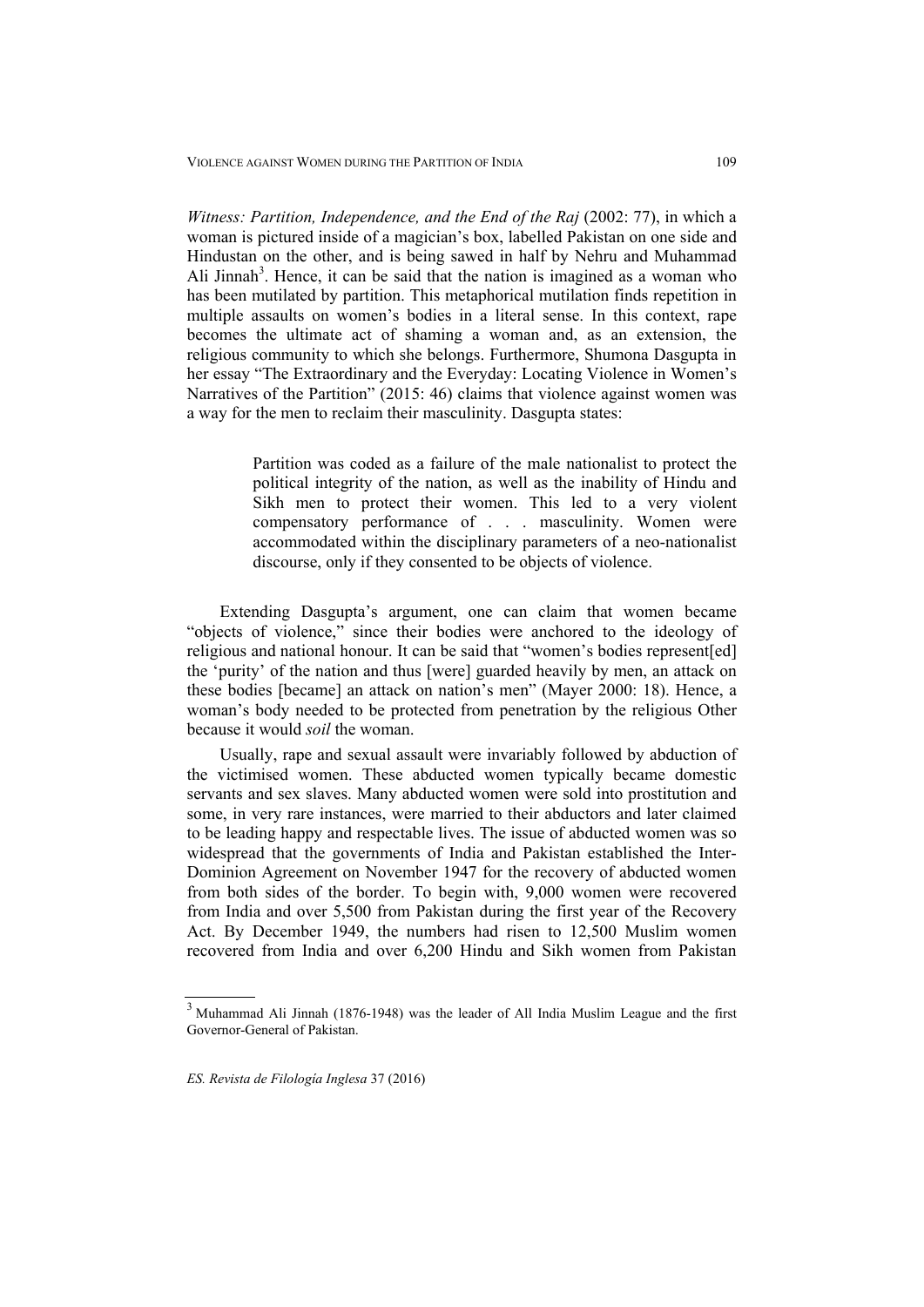(Menon and Bhasin 1998: 69-70). The ideology behind the recovery act was not simply to bring the abducted women back home but to ensure that the women were returned to their male family members. For instance, Stephen Morton in his essay "Violence, Gender and Partition in the Narration of the South Asian Nation" (2012: 48) states that "[a]lthough . . . the recovery process might seem like a worthy cause that counteracts the abduction and violation of women, it is also complicit in the maintenance of national boundaries and discourses of ethnic purity." As previously mentioned, a woman's primary role was considered to be her role as mother and it was through motherhood that her sexuality was validated and controlled. As a result, when a woman was raped and/or abducted, it can be stated that her "sexuality was no longer comprehensible, or acceptable" (Butalia 1998: 190). To elaborate more on the topic, Butalia states (1998: 190):

> How could motherhood be thus defiled? . . . [H]ow could families, the community, the nation — indeed, how could men allow this state of affairs to continue? The women had to be brought back, they had to be "purified" . . . and they had to be relocated into the family and the community.

For Indians, the abduction of their women was seen as a double blow. Having already lost a part of their country to Pakistan, they simply could not let their women be taken away as well. Therefore, this recovery act was seen as a way to reclaim, what appeared to be, the Indian men's "emasculated, weakened manhood" (Butalia 1998: 190). Land lost to Pakistan could not be recovered. Hence, it became all the more important for Hindu men to bring back their Hindu women as a desperate attempt and as a saving grace for their Hindu manhood. Boundaries are not just physical, but "a national boundary can be imagined in men's minds or drawn within women's bodies" (Mayer 2004: 166).

To demonstrate how the abducted women were treated by the rescue mission, one must refer to the Recovery Bill itself. The Recovery Bill stated that any Muslim woman found in India with a Hindu man after 1 March 1947 and before 1 January 1949 shall be considered abducted. One of the distinctive clauses of the bill states:

> Conversions by persons abducted after March 1947 will not be recognized and all such persons MUST be restored to their respective Dominions. The wishes of the [abducted] persons concerned are irrelevant and consequently no statements of such persons should be recorded before Magistrates. (qtd. in Butalia 1994: 140)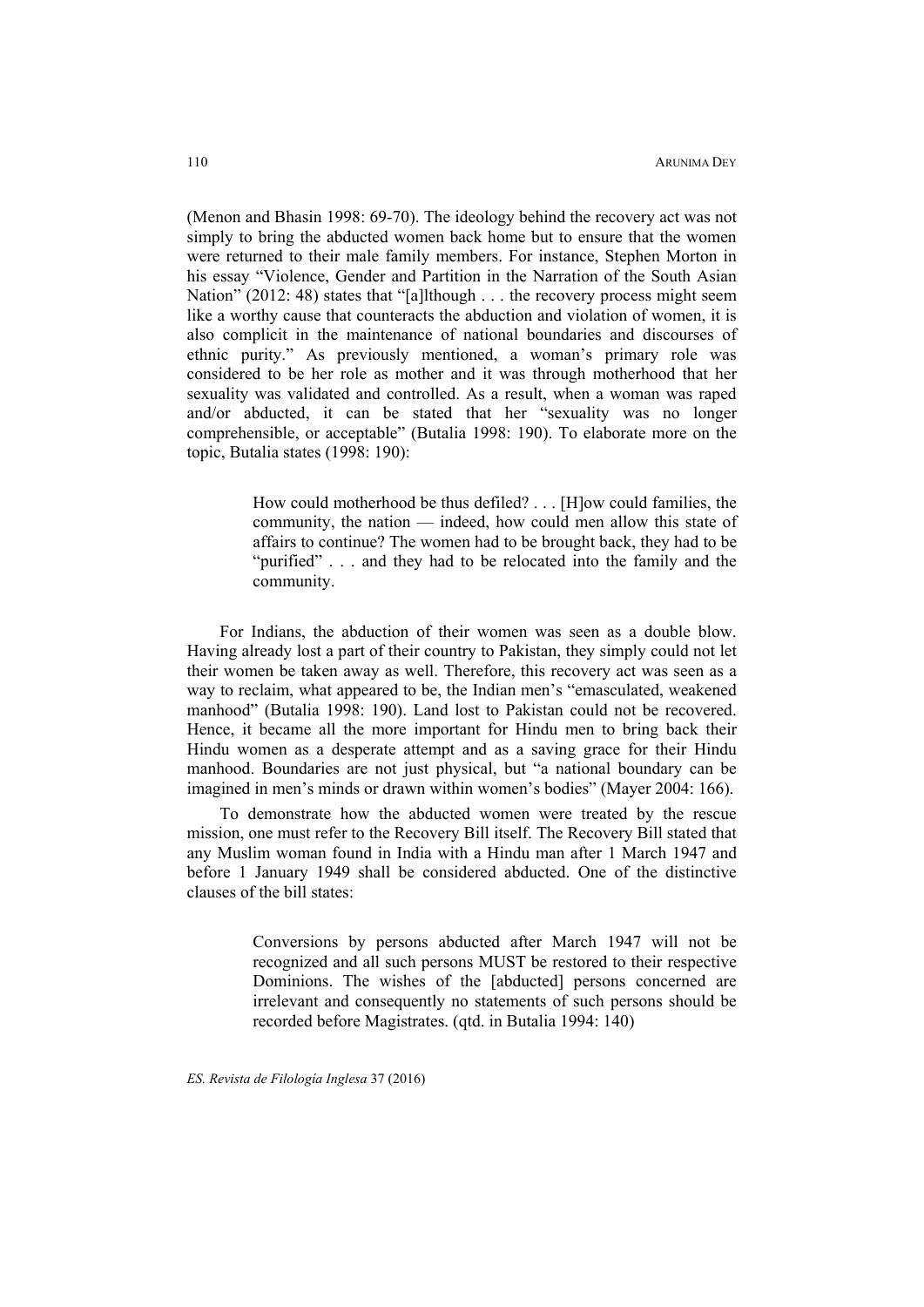The clause ensured that the abducted women did not have a voice and were not given a chance to make a choice as citizens because "the women were important only as objects, bodies to be recovered and returned to their 'owners' in the place where they 'belonged'" (Mookerjea-Leonard 2015: 13). They were simply whisked away by the two governments to fulfil the demands of the religious community and patriarchal state<sup>4</sup>. The refusal to grant autonomy and decision-making power to abducted women is explained by Jisha Menon in the following lines:

> [T]he Bill clearly disregarded the interests of these "abducted" women and had little interest in ascertaining whether these women had any desire to return to their original families. The Abducted Persons Act . . . divested these women of any legal rights to choose where they wanted to stay and with whom, and violated their fundamental rights as citizens. (qtd. in Gangpadhyay 2015: 5)

Menon's words faithfully capture how the governments treated these women as mute objects to be bartered between the two nations. One must also note that many women refused to be recovered and insisted on staying with their abductors. The women who refused to return to their previous families found themselves doubly victimised. These women were first abducted by men belonging to the rival religious group, and then they were forcefully made to return to their male kin of their own religion. In both cases, they had no freedom to make a choice. Furthermore, attempting to understand the reasons behind a woman's decision to stay with her adductor, it can be concluded that it stems from a woman's awareness of her now altered social status, which would mark her as unacceptable, ostracising her from the community to which she would return. The very fact that a woman would rather choose to live with her rapist/abductor strongly reflects how powerfully the patriarchal state stresses the regulation of women's sexuality and the extreme measures the state takes to moderate it. For instance, a victim of rape will see her own body as polluted and her respectability in the society, nullified, and will more or less voluntarily accept or resign herself to an ostracised position in society.

To further develop the argument on abducted women, here I include an interesting perspective given by Anis Kidwai (a social worker involved in the Recovery Programme) on the issue of abducted women refusing to return to

<sup>&</sup>lt;sup>4</sup>Moreover, the vagueness of the bill nullified many inter-religious marriages that were indeed genuine, which ironically led to the breaking up of happy families.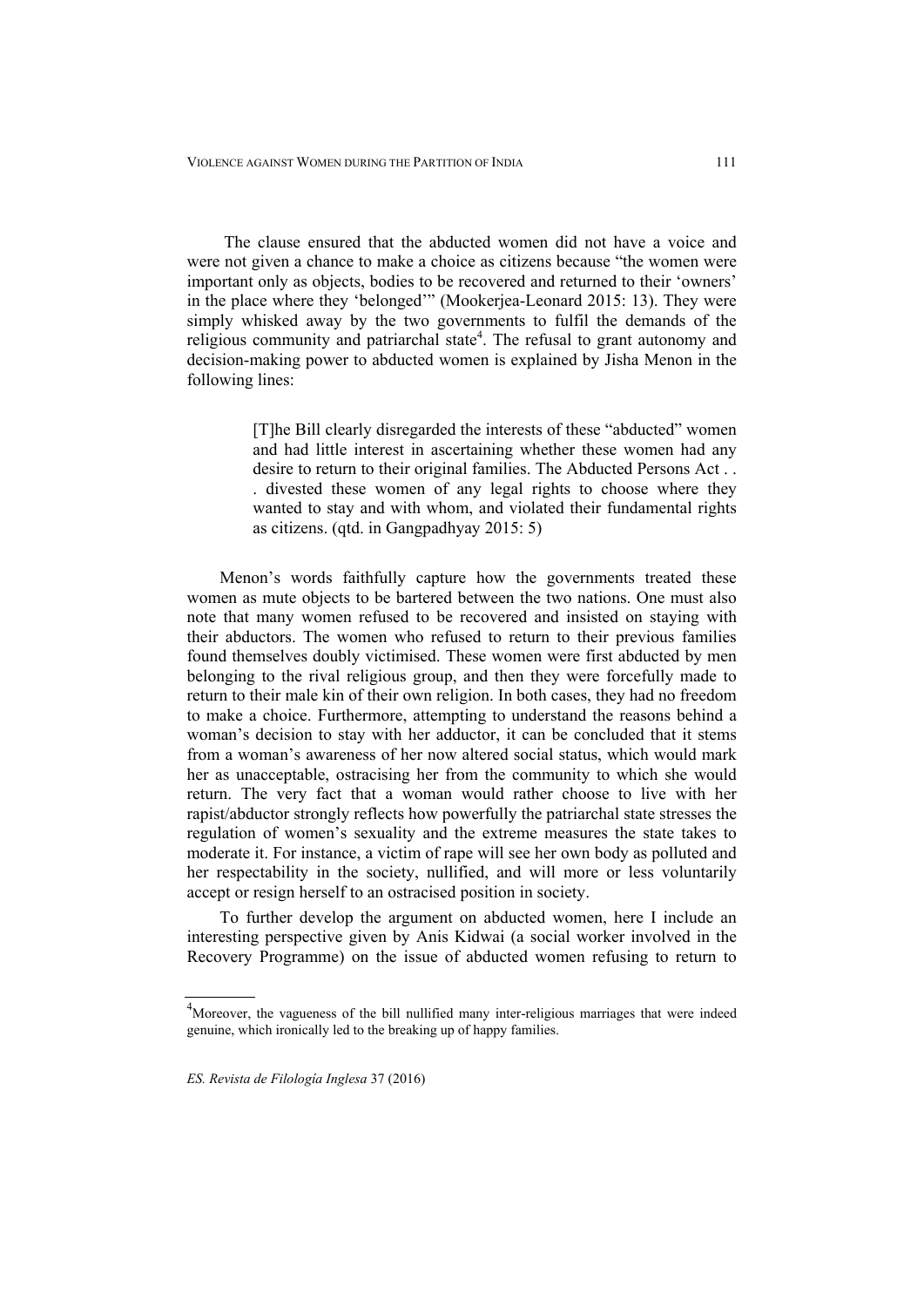their families. Kidwai challenges the definition of an abductor in entirely negative terms. She states: "Rescuing her from the horror this good man has brought her to his home. He is giving her respect, he offers to marry her. How can she not become his slave for life?" (qtd. in Butalia 1994: 144). Kidwai suggests the possibility that the alleged abductor could indeed have rescued the woman from falling prey to other men. However, the last line in the aforementioned quote is not bereft of sarcasm and demonstrates how patriarchal ideology makes a woman believe that a man is necessary for her existence. Hence, during the time of communal riots, when women were separated from their families and abducted in the process, many women began to see their abductors as saviours. The female dependency on men to survive was so deeply ingrained in the minds of women that an abductor easily took the place of the husband/father in a woman's life.

Continuing my commentary on the recovery of abducted women (whether willingly or forcefully), one may note that the process did not simply end with bringing the women back to their families. On the contrary, many families refused to take their daughters and wives back by claiming that the rescued women had been polluted by the religious Other. A woman without her chastity and her purity had no place in the patriarchal scheme of things. As a result, "the State, so quick to come forward with its recovery was at a loss about the reintegration of these women into the new nation" (Butalia 1994: 145). Many women were grudgingly accepted back because their families simply needed someone to do the housework (Menon and Bhasin 1998: 77). Many political leaders and social workers used their influence and urged the families to take the recovered women back. For instance, it is interesting to note that Gandhi (after pre-partition Noakhali riots in 1946 and even during the early stages of violence post partition) as a response to various instances of mass suicides and honour killings had expressed views such as: "I have heard that many women who did not want to lose their honor chose to die. Many men killed their own wives. I think that is really great, because I know that such things make India brave" (qtd. in Mookerjea-Leonard 2015: 32). However, as several thousand rescued women were now being refused by their families (therefore making them the responsibility of the state), Gandhi radically changed his views and claimed:

> It is being said that the families of the abducted women no longer want to receive them back. It would be a barbarian husband or a barbarian parent who would say that he would not take back his wife or daughter. . . . They had been subjected to violence. To put a blot on them and to say that they are no longer fit to be accepted in society is unjust. (qtd. in Guha 2011: 275)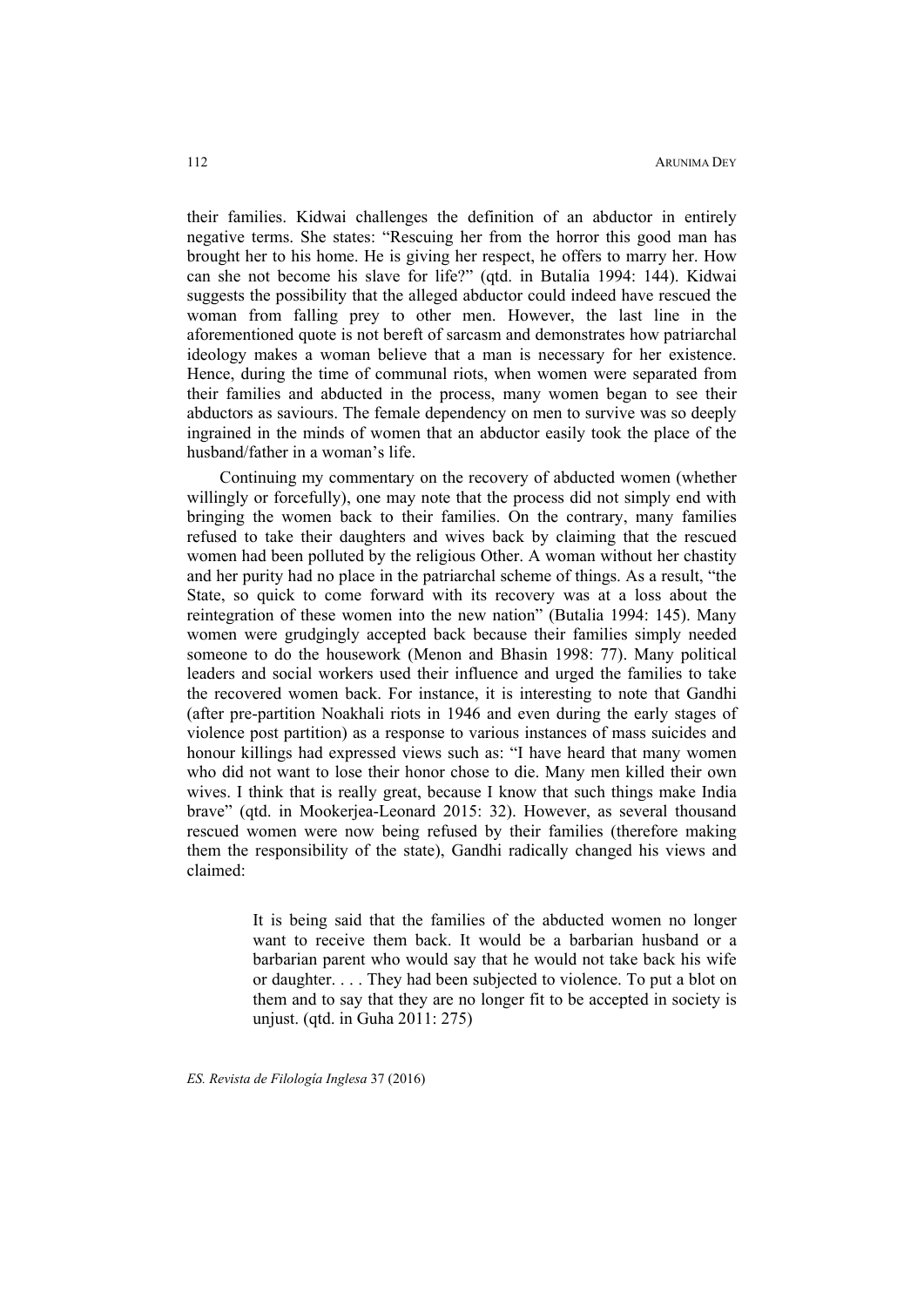Gandhi's plea, along with that of many other political leaders and social workers, does echo the humanitarian cause of providing support and comfort to women who suffer physical and emotional trauma.

Moving on to yet another factor that complicated matters even further after the recovery of the abducted women; one must point to the fact that many of these women had been impregnated or had already given birth to children of their abductors by the time they were rescued. When recovered by the government, in order to be accepted back into their families, the women had to abandon these (what one may call) mixed-blood children. Again, especially for Hindus, who functioned more strictly on purity and segregation codes than Muslims, it was unimaginable for them to accept a woman with a Muslim man's child who would be a constant reminder of the woman's and the religion's shame and dishonour. A Hindu woman who had been forcefully converted into a Muslim could be converted back. However, a child who was born half Hindu and half Muslim belonged nowhere. This resulted in thousands of destitute children who became wards of the state. Many were adopted simply for the purpose of domestic help and the predominant gender bias surfaced again when male children were preferred over girls (Butalia 1998: 250). Opinions were divided regarding who should keep the children. Many politicians believed that as per the guardianship laws, the child belonged to the father, and therefore must be left behind. Much like a wife, a child too was seen as the property of the man, despite the fact that the father was, in all likelihood, the abductor and rapist of the mother. Many mothers did not want to leave their children behind. Therefore, in order to enable the mothers to keep their children, the criterion for an abducted person was redefined in the Recovery Bill in 1949 as "a male child under the age of sixteen years or a female of whatever age" (qtd. in Menon and Bhasin 1998: 116). Hence, now these children too fell in the category of abducted persons and were recovered along with their mothers. Unfortunately, many of these rescued children were later abandoned at orphanages. Many expecting mothers underwent (illegal) abortions. As this was not just a singular case of pregnancy out of wedlock making a mockery of sexual codes of conduct expected from women but something more resentfully sinful: these pregnancies were the proof of defilement by the religious Other who had polluted the women's community and nation by impregnating them with his impure seed.

The recovery programme was followed by a rehabilitation programme. Here, I will briefly outline certain facts related to the rehabilitation programme to make the reader familiar with the historical background. To begin with, Butalia in her essay "Questions of Sexuality and Citizenship during Partition" (1997: 97) claims that post recovery, there were 75,000 unattached women.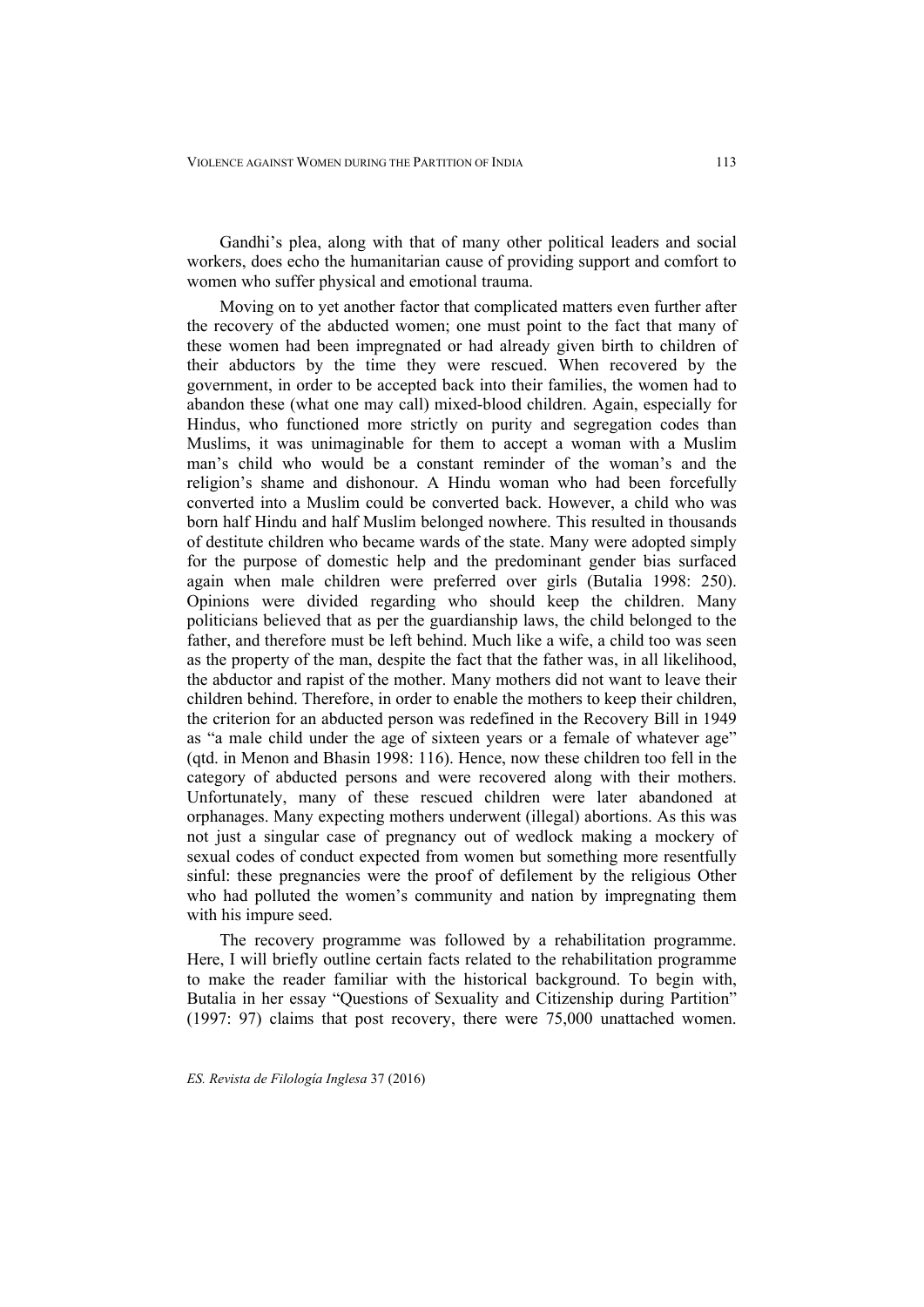*Unattached* by the state's definition meant any woman who did not have menfolk to provide for and protect her. Therefore, widows (without adult sons) became *permanent liabilities*. Moreover, single unattached women were also considered the state's responsibility until they were married off or became financially independent through the means of state-arranged employment. Rehabilitation Centres also took care of education of young children and along with lodging, provided financial aid to the women. Menon and Bhasin (1998: 152) concisely describe the primary tasks of the centres:

> [R]un production and training centres; organize the sale of articles produced in work centres; run schools; arrange for the adoption of orphaned children; give financial or other aid to women; assist in finding employment; and finally, arrange marriages for them wherever possible.

These Rehabilitation Centres not only persevered in finding single women suitable grooms but also arranged for dowry for the weddings. The preoccupation with reaffirming that the primary location of women was the familial household further confirmed that a single woman's sexuality was considered to be a potential threat to the society and must be regulated through marriage. However, a positive outcome of the rehabilitation programme was that though widowhood was considered "ritually inauspicious, socially stigmatised, [and] traditionally shunned," these widows were given an opportunity by the state to be self-sufficient (Menon and Bhasin 1998: 149). Furthermore, the absence of family ensured that "ritual and customary sanctions against widows were temporarily suspended," thereby allowing the widows to have more autonomy over their lives (Menon and Bhasin 1998: 153). While the country was (and still is) seen as Mother India, the state took on the role of the father. The ingrained idea that a woman must always be under the tutelage of a man was reflected in the obsessive need of the state to be the paternalistic saviour figure for these unattached women.

So far, I have discussed the issue of violence against women committed by men of the rival religious group and the steps taken by the governments of India and Pakistan towards the recovery and rehabilitation of the victims. Now, I will address the second form of gendered violence, i.e. violence committed by women's own male kin. When one talks about violence against women, one must acknowledge that many women were killed by their own family members or coerced into committing suicide for the sake of protecting religious and familial honour. As Menon and Bhasin state (1998: 45):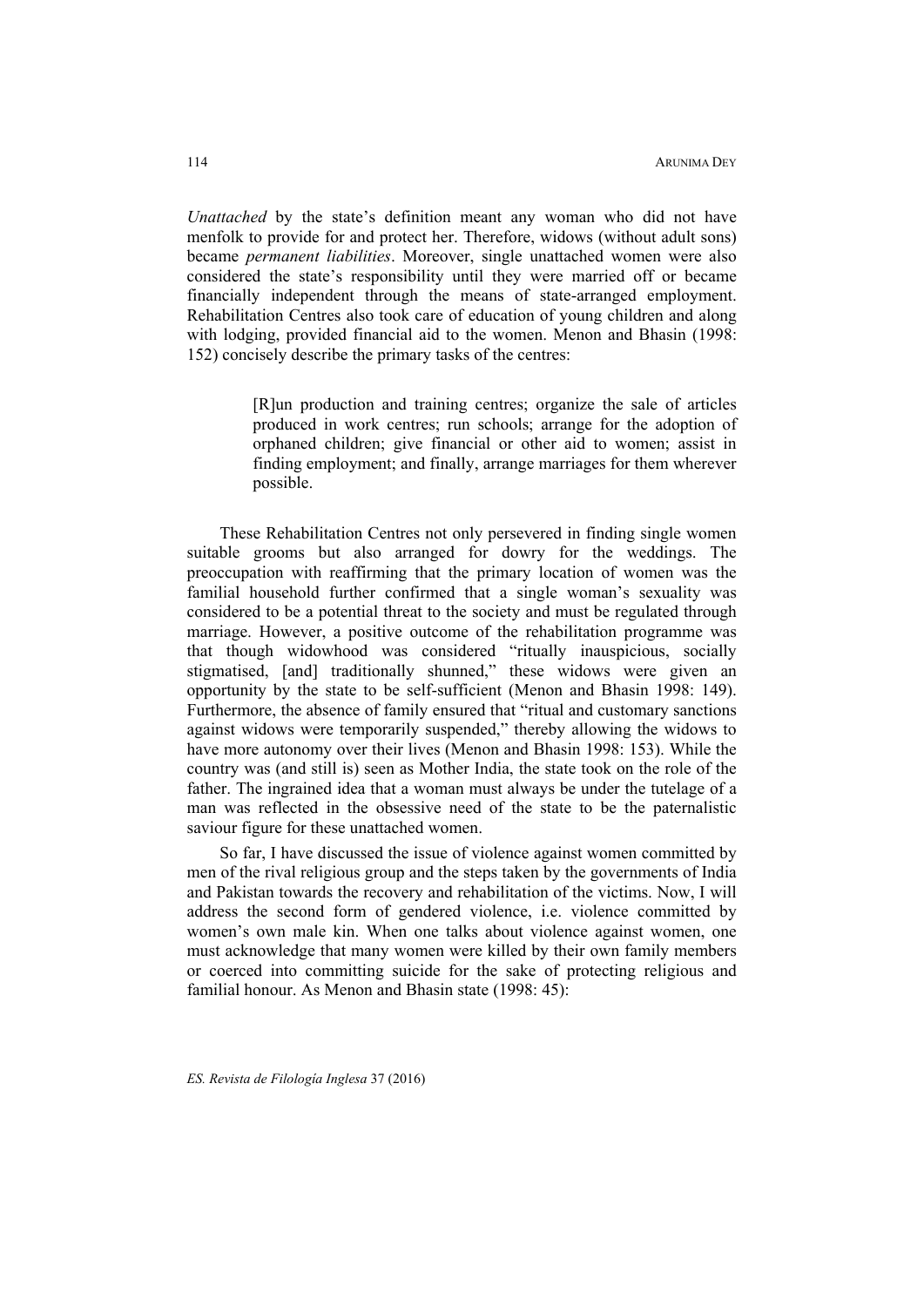Poisoned, strangled or burnt to death, put to the sword, drowned. It was made abundantly clear to [women] that death was preferable to "dishonour", that in the absence of their men the only choice available to them was to take their own lives.

For a religious community that strongly associates its honour with the purity of its women, death is the obvious choice over rape, conversion, or abduction, because losing one's religion would constitute a symbolic death, considered to be far worse than the reality of death itself. Furthermore, during communal riots where women's bodies became the most potent and symbolic targets, suicides committed by women were seen as heroic acts of religious pride, requiring courage and valour. The women were considered *martyrs* who had sacrificed themselves to safeguard their families' (and community's) honour. A well-documented case of such an instance comes from the village of Thoa Khalsa, Rawalpandi<sup>5</sup> where ninety Sikh women committed suicide by jumping into a well to prevent rape and abduction by Muslims. Narratives about these women come from men (usually family members who had survived), and there always seems to be an insistence that the suicides were necessary and were committed voluntarily (Butalia 1998: 210). These women are now remembered as heroes who perished to protect their religion's purity from getting tarnished. Butalia claims that during her interviews with survivors of partition riots, she found that many women did actively engage in violence. However, she explains (1994: 138):

> [F]or men, the potential for violence on the part of their women . . . has to be contained and circumscribed. They cannot be named as violent beings . . . This is why their actions are narrated as sanctified by the tones of heroic, even other-worldly, valour. Such narratives are meant to keep women within their *aukat* (their ordained boundary), which is one that defines them as non-violent.

Butalia's statement on society's refusal to see women as capable of any kind of agency proves that even in their aggression, women are seen as creatures passively succumbing to their fates as sanctioned by the religious community. I do not argue that these women had a better option (it was either self-immolation or rape and abduction). Nevertheless, it must be noted that consenting to your own death does not necessarily entail forthright willingness.

<sup>5</sup> Rawalpandi is now a part of Pakistan.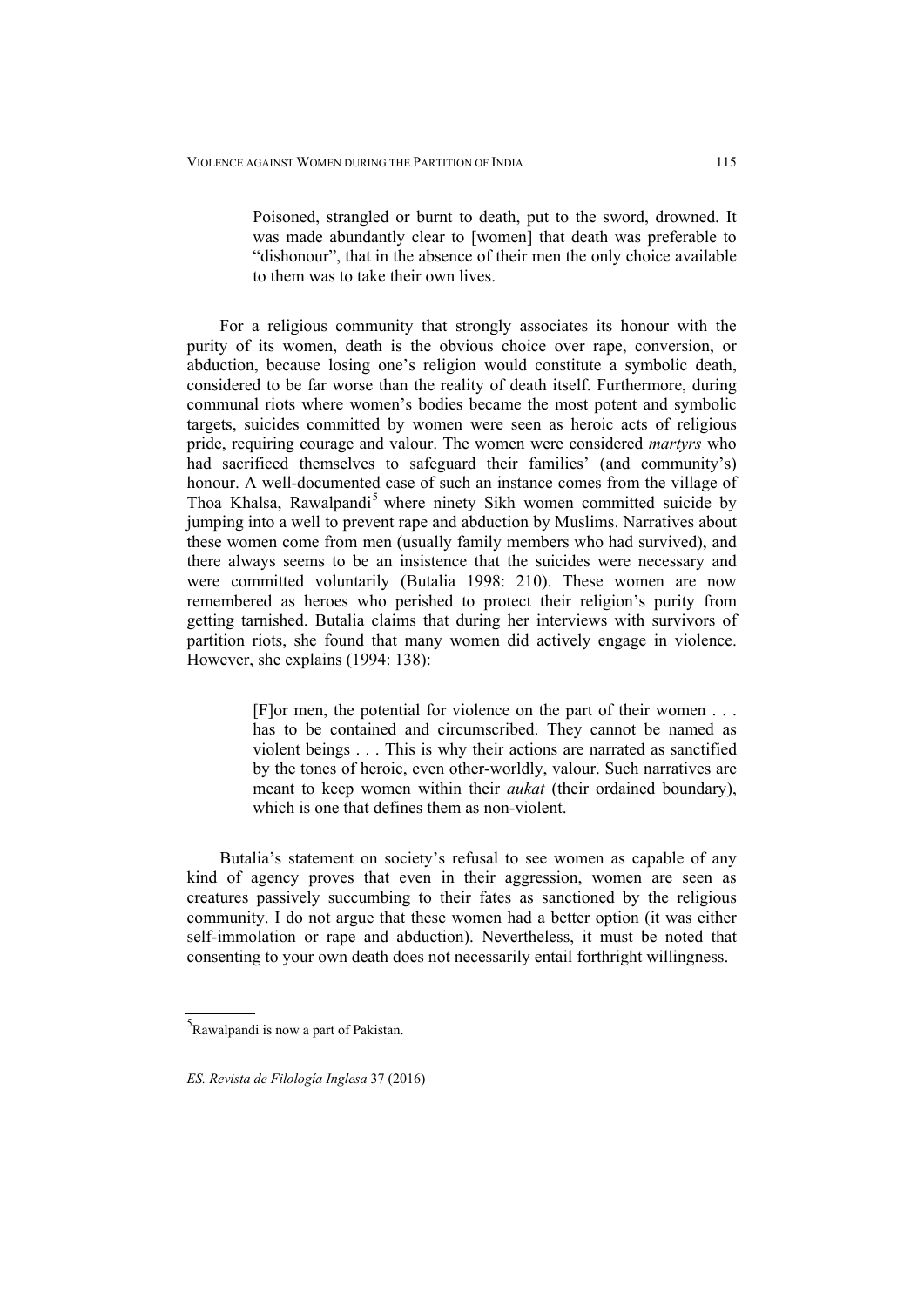As I end this paper, I must address a statement made by Fredric Jameson in his essay "Third-World Literature in the Era of Multinational Capitalism." Jameson claims (1986: 69) that all Third World literatures are essentially similar, since they narrate "the story of the private individual destiny" that reflects "the embattled situation of the public third world culture and society." This uninformed generalisation has come under strong criticism by several postcolonial scholars. One must understand that a sweeping generalisation about the Third World cannot be made as it undercuts the issues of class, ethnicity, and gender (among many other factors) that define the identity of a Third World individual. This paper, therefore, can be seen as a commentary on how during the time of ethnic genocide between two Third World countries (India and Pakistan), the actions and experiences of men were vastly different from that of women. Similarly, women's experiences of the partition of India vary depending on various crucial factors other than just their womanhood. However, it can be asserted that within the ideological framework, women during the partition riots were seldom seen as subjects. These women were treated as objects through which a community's idea of purity and pride was orchestrated by controlling their sexuality and bodies. Hence, the aspect of violence against women during partition not only highlights gender differences in the Indian Subcontinent but can also be seen as one of the primary examples that deconstructs Jameson's notion that Third World experiences can all be categorised as one. In fact, even today, the lives of women in South Asia still continue to unfold in a manner very different to those of South Asian men.

In conclusion, it can be said that women's link to nation not only lies in their biological role of birthing citizens of a country or a religious group, but women are also seen as signifiers of religious/cultural ideology and honour where their bodies operate as ethnic/national boundaries (Anthias and Yuval-Davis 1989: 1480). In the aftermath of partition, much like the Indian Subcontinent, gender itself was territorialised, meaning that "[w]omen's bodies represented both the inner core of patriarchy — couched in the language of honor and prestige — as well as marking boundaries of social and national reproduction" (Abraham 2014: 42). The official history does not offer insight to the "myths about shame and honour, blood and belonging" (Menon and Bhasin 1998: 21). For that one must turn to women's histories, which "interrogate not only the history we know, but how we know it" (Menon and Bhasin 1998: 21). Understanding the ideology behind violence against women (followed by the abducted women's recovery and rehabilitation by the paternal state) allows for the revelation of multiple truths as opposed to a singular, official statesanctioned truth. Moreover, this alternate history also sheds light on the physical and psychological trauma of gender-specific torture. Women's histories, literature, and testimonies divulge exactly what official partition history chooses to ignore. These narratives reveal how women were ruthlessly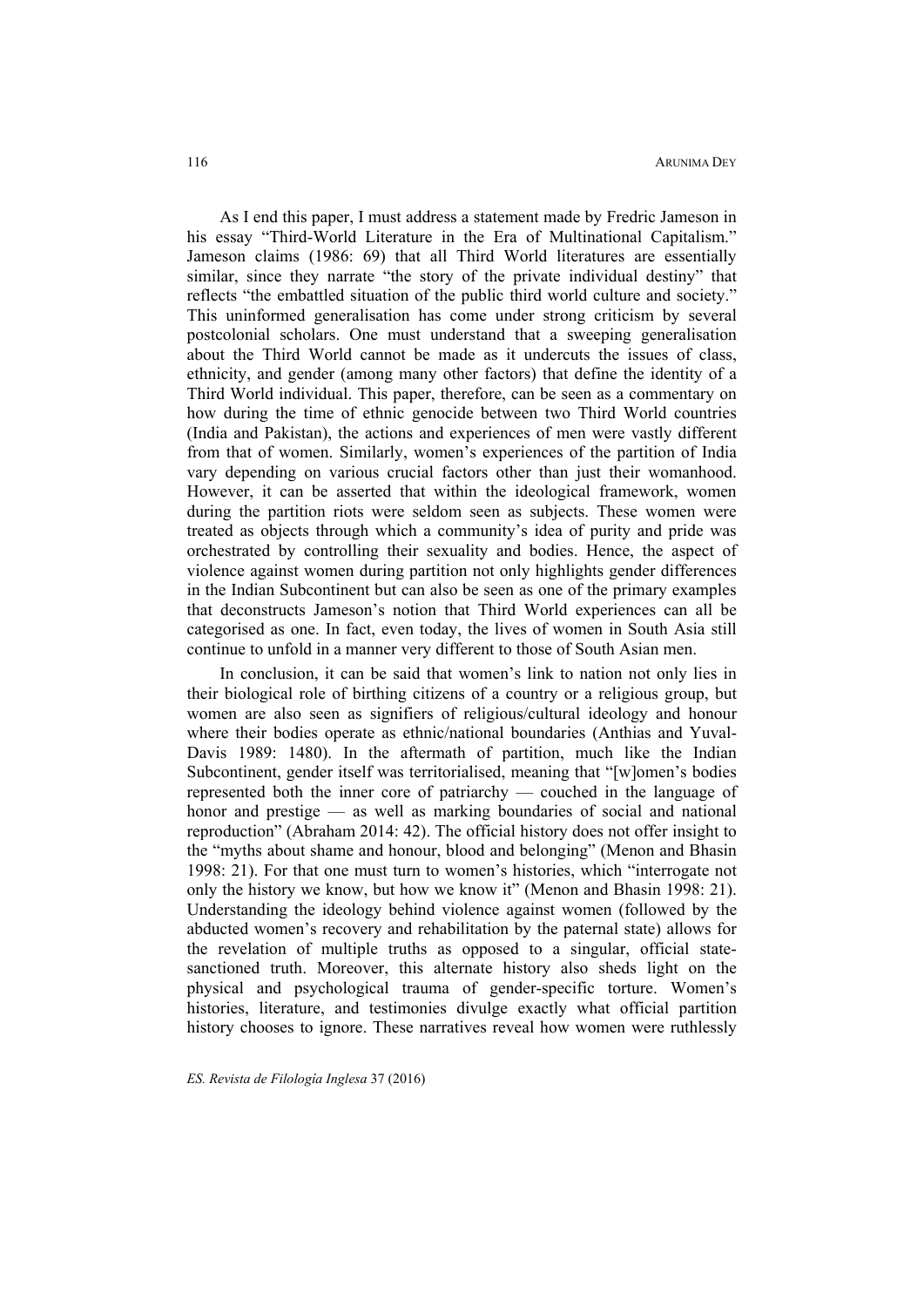used as silent, dehumanised tools amidst the patriarchal power play between two religious groups.

## **REFERENCES**

- Abraham, Itty. *How India Became Territorial: Foreign Policy, Diaspora, Geopolitics*. Stanford: Stanford University Press, 2014.
- Anthias, Floya, and Nira Yuval-Davis. "Woman-Nation-State." 1989. *Nationalism: Critical Concepts in Political Science*. 2000. Eds. John Hutchinson and Anthony D. Smith. Vol. IV. Cornwall: Routledge, 2002: 1475-1488.
- Bhalla, Alok. "Memories of a Lost Home: Partition in the Fiction of the Subcontinent." *The Partition Motif in Contemporary Conflicts*. Eds. Smita Tiwari Jassal and Eyal Ben-Ari. New Delhi: Sage Publications, 2007: 167-195.
- Butalia, Urvashi. "Community, State and Gender: Some Reflections on the Partition of India." 1994. *Women and the Politics of Violence*. Ed. Taisha Abraham. New Delhi: Shakti Books, 2002: 125-159.
- ——. *The Other Side of Silence: Voices from the Partition of India*. Navi Mumbai: Penguin Books India, 1998.
- ——. "Questions of Sexuality and Citizenship during Partition." *Embodiment: Essays on Gender and Identity*. Ed. Meenakshi Thapan. New Delhi: Oxford University Press, 1997: 90-106.
- Dasgupta, Shumona. "The Extraordinary and the Everyday: Locating Violence in Women's Narratives of the Partition." *The Indian Partition in Literature and Films: History, Politics, and Aesthetics*. Eds. Rini Bhattacharya Mehta and Debali Mookerjea-Leonard. Oxon: Routledge, 2015: 36-51.
- Gangpadhyay, Rudrani. "The Body of the Condemned: Examining Gender Violence during the Partition in Manto's Works." *Contemporary Literary Review India* 2.2 (May 2015). Web.
- Guha, Ramachandra. *Makers of Modern India*. Cambridge, MA: Belknap of Harvard University Press, 2011.
- Jameson, Fredric. "Third-World Literature in the Era of Multinational Capitalism." *Social Text* 15 (1986): 65-88. Web.
- Kamau-Rutenberg, Wanjiru Nyaguthii. "Feuding in the Family: Ethnic Politics and the Struggle for Women's Rights Legislation." Diss. University of Minnesota, 2008. Google Books. ProQuest LLC, August 2008. Web.
- Kamra, Sukeshi. *Bearing Witness: Partition, Independence, End of the Raj*. Calgary: University of Calgary, 2002.
- Kandiyoti, Deniz. "Identity and Its Discontents: Women and the Nation." 1991. *Nationalism: Critical Concepts in Political Science*. 2000. Ed. John Hutchinson and Anthony D. Smith. Vol. IV. Cornwall: Routledge, 2002: 1489-1505.
- Mayer, Tamar. "Embodied Nationalisms." *Mapping Women, Making Politics: Feminist Perspectives on Political Geography*. Eds. Lynn A. Staeheli, Eleonore Kofman, and Linda J. Peake. New York: Routledge, 2004: 153-168.
- ——. "Gender Ironies of Nationalism: Setting the Stage." *Gender Ironies of Nationalism: Sexing the Nation*. Ed. Tamar Mayer. London: Routledge, 2000: 1-22.
- Menon, Jisha. *The Performance of Nationalism: India, Pakistan, and the Memory of Partition*. Cambridge: Cambridge University Press, 2013.
- Menon, Ritu. "No Woman's Land." *No Woman's Land: Women from Pakistan, India and Bangladesh Write on the Partition of India*. Ed. Ritu Menon. New Delhi: Women Unlimited, 2004: 1-11.